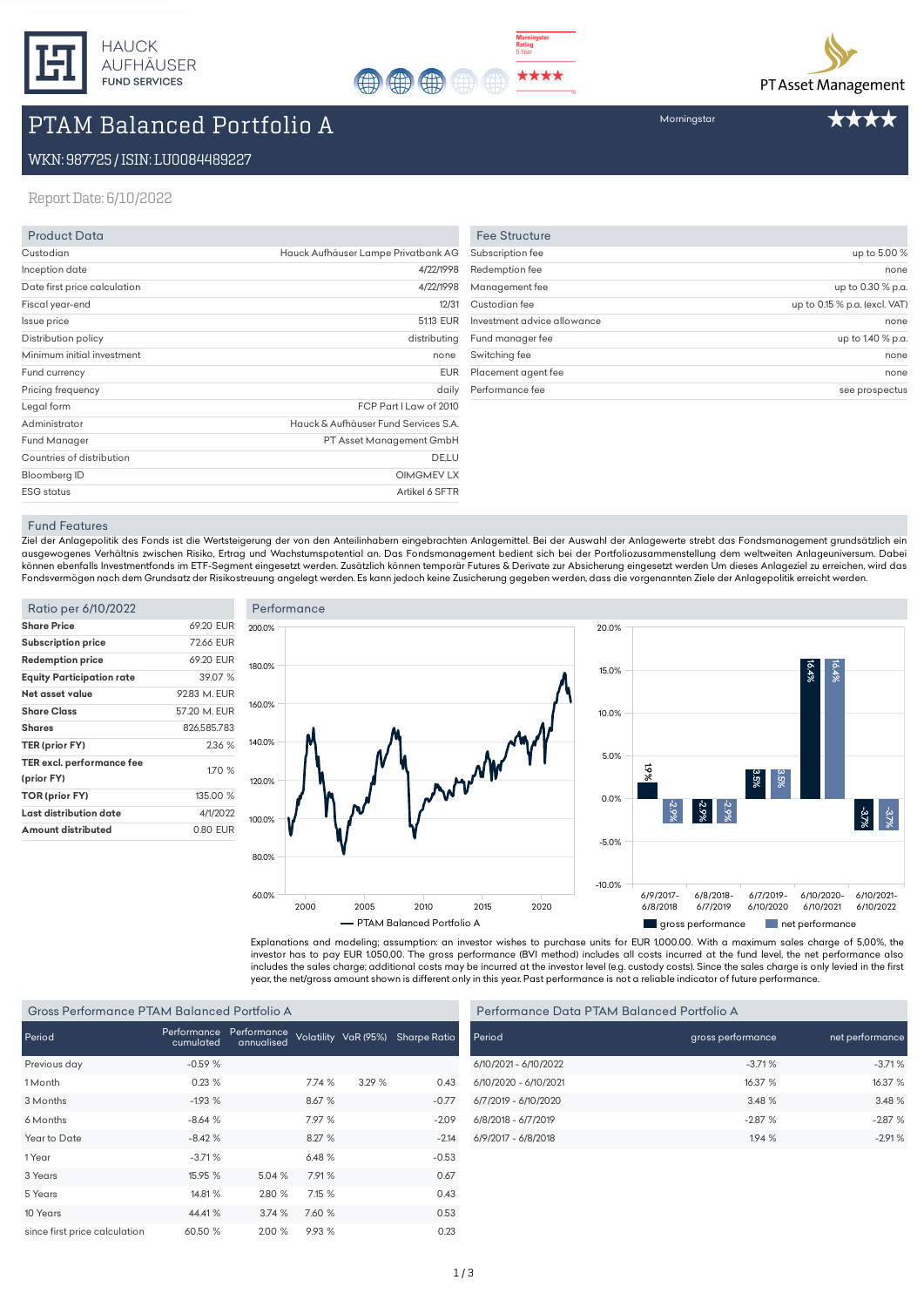# PTAM Balanced Portfolio A

# WKN:987725/ISIN:LU0084489227

# Report Date: 6/10/2022

# Portfolio structure

| Top 5 positions                                           |        |
|-----------------------------------------------------------|--------|
| Name of security                                          | Ratio  |
| Deut. Börse Commodities GmbH Xetra-Gold IHS 2007(09/Und)  | 5.51 % |
| iShs VI-iSh.Edg.MSCI Eur.M.V.E Reg. Shares EUR (Acc) o.N. | 4.01%  |
| PTAM Global Allocation Inhaber-Anteile I                  | 3.93%  |
| Struct.Sol.-Next Gener.Res.Fd Namens-Anteile o.N.         | 3.51%  |
| BGF - World Bond Fund Act. Nom. Classe D 2 USD o.N.       | 347%   |

Morningstar

#### Breakdown Asset Allocation



| ● Investment funds |                | 72.9 % Certificates & warrants | 129% |
|--------------------|----------------|--------------------------------|------|
| Bonds              | 9.9 % Equities |                                | 3.2% |
| <b>Deposits</b>    | 1.0 % Others   |                                | 0.1% |

### Breakdown Countries



| Luxembourg  | $46.1\%$<br>Germany       | 19.4 % |
|-------------|---------------------------|--------|
| Ireland     | $14.6\%$<br><b>France</b> | 6.5%   |
| Netherlands | 3.1% Swiss                | 2.8 %  |
| Others      | 7.5 %                     |        |

### Currency Allocation



| $\bullet$ Euro        | 69.3%<br>US-Dollar      | 18.2 % |
|-----------------------|-------------------------|--------|
| Chinese yuan renminbi | 3.7% Norwegian krone    | 2.6%   |
| Swiss Franc           | 1.9 % Australian Dollar | 1.9%   |
| Others                | 2.4%                    |        |